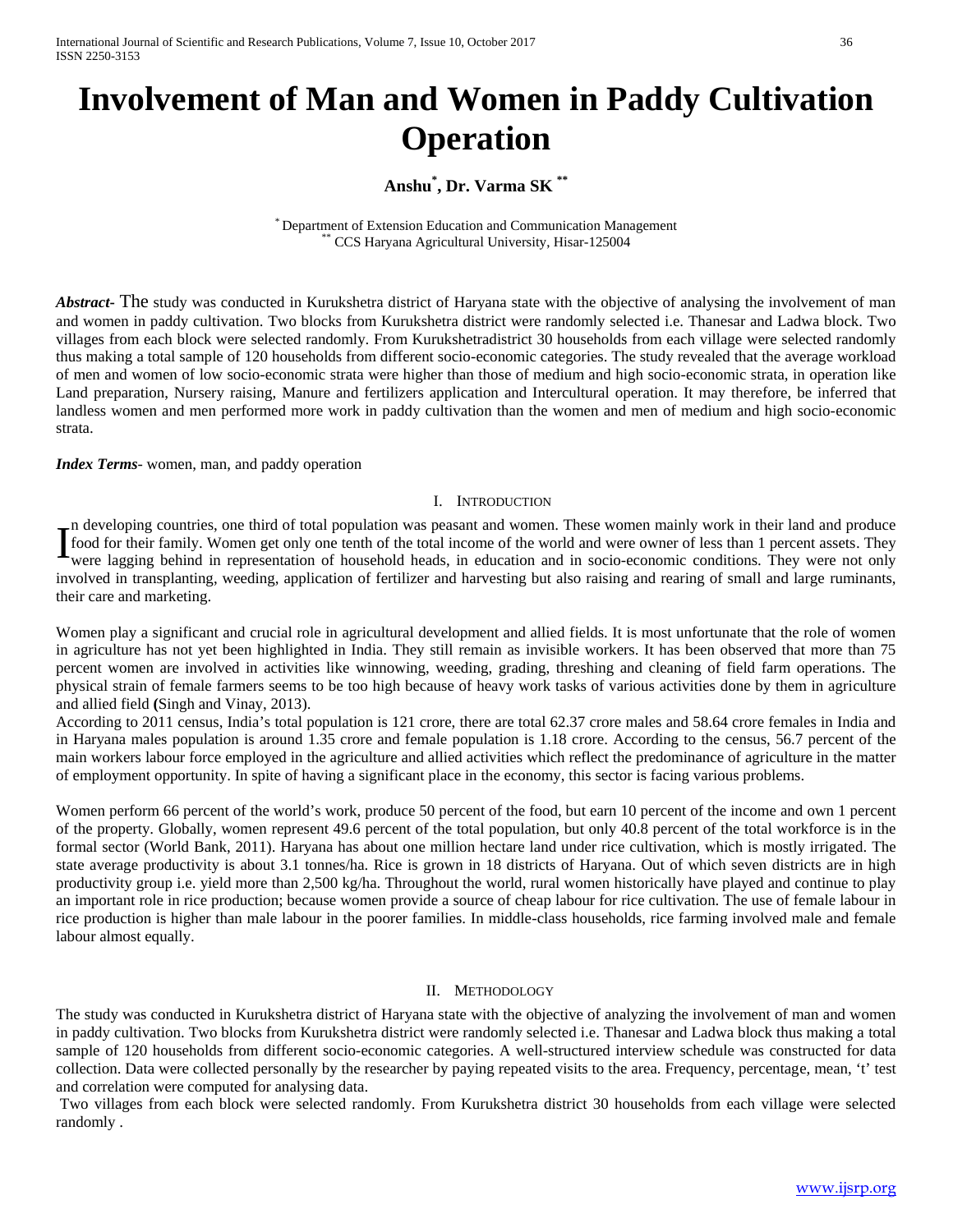## III. RESULT AND DISCUSSION

## **A. Socio-economic profile of respondents**

More than half of the respondent (60.8%) were of middle age group, illiterate (66.7%), belonged to lower caste (40.8%), having low family education status (76.7%) and with negligible social participation. Most of the respondents (72.5%) had joint family, medium family size (40.0%), owned mixed type house (66.7%), cultivator (41.7%) as their main occupation. Less than half of the respondents (40.0%) were landless, having 1-2 milch animals (36.7%) with medium material possession (68.3%).

Most of the respondents (54.2%) were having medium localite source of information utilization and low cosmopolite sources of information utilization (81.7%).

The results indicate that, in case of paddy cultivation there are seven operations namely land preparation, nursery raising, manure and fertilizers application, intercultural operation, spade work during irrigation, plant protection measures and marketing of grains, which was performed exclusively by men. There are only three operations namely shifting produce to threshing floor, keeping parts of grains for consumption and sun drying which was performed exclusively by women. The remaining five operations namely uprooting, transplanting, harvesting, threshing and winnowing are performed by both man and women. The results indicate that in case of paddy cultivation, the mean score of the involvement of farm men was more in high, medium and low socio-economic status.

Amongst the male dominated operations viz., land preparation, manure and fertilizer application, nursery rising, spade work during field irrigation, pesticide dusting and marketing of grains, the mean score of men of low socio-economic strata was higher than men belonging to high and medium strata.

| Sr. No.                            | <b>Operations</b>                | Socio-economic status | Men                      | Women                    | 't' test                 |  |
|------------------------------------|----------------------------------|-----------------------|--------------------------|--------------------------|--------------------------|--|
|                                    |                                  |                       | (Mean score)             | (Mean score)             |                          |  |
|                                    |                                  |                       | men days                 | men days                 |                          |  |
|                                    | <b>Male dominated operations</b> |                       |                          |                          |                          |  |
| 1.                                 | Land preparation                 | High                  | 0.79                     | $\sim$                   | $\sim$                   |  |
|                                    |                                  | Medium                | 0.73                     | $\overline{a}$           | $\equiv$                 |  |
|                                    |                                  | Low                   | 0.82                     | $\overline{\phantom{a}}$ | $\bar{\phantom{a}}$      |  |
|                                    |                                  | Total                 | 0.78                     | $\overline{\phantom{a}}$ | $\overline{\phantom{a}}$ |  |
| $\overline{2}$ .                   | Nursery raising                  | High                  | 0.59                     | $\blacksquare$           | $\overline{\phantom{a}}$ |  |
|                                    |                                  | Medium                | 0.53                     | $\overline{a}$           | $\mathbb{Z}$             |  |
|                                    |                                  | Low                   | 0.60                     | $\sim$                   | $\sim$                   |  |
|                                    |                                  | Total                 | 0.58                     | $\sim$                   | $\sim$                   |  |
| 3.                                 | fertilizers<br>Manure<br>and     | High                  | 0.34                     | $\omega$                 | $\equiv$                 |  |
|                                    | application                      | Medium                | 0.30                     | $\overline{\phantom{a}}$ | $\overline{\phantom{a}}$ |  |
|                                    |                                  | Low                   | 0.37                     | $\blacksquare$           | $\blacksquare$           |  |
|                                    |                                  | Total                 | 0.34                     | $\overline{\phantom{a}}$ | $\blacksquare$           |  |
| $\overline{4}$ .                   | Intercultural operation          | High                  | 0.52                     | $\overline{a}$           | $\overline{\phantom{a}}$ |  |
|                                    |                                  | Medium                | 0.52                     | $\overline{\phantom{a}}$ | $\overline{\phantom{a}}$ |  |
|                                    |                                  | Low                   | 0.53                     | $\overline{\phantom{a}}$ | $\sim$                   |  |
|                                    |                                  | Total                 | 0.52                     | $\overline{a}$           | $\equiv$                 |  |
| 5.                                 | Spade<br>work<br>during          | High                  | 0.85                     | $\Box$                   | $\sim$                   |  |
|                                    | Irrigation                       | Medium                | 0.75                     | $\blacksquare$           | $\sim$                   |  |
|                                    |                                  | Low                   | 0.77                     | $\overline{\phantom{a}}$ | $\blacksquare$           |  |
|                                    |                                  | Total                 | 0.78                     | $\mathbf{r}$             | $\mathbb{Z}$             |  |
| 6.                                 | Plant protection measures        | High                  | 0.84                     | $\sim$                   | $\overline{a}$           |  |
|                                    |                                  | Medium                | 0.72                     | $\sim$                   | $\sim$                   |  |
|                                    |                                  | Low                   | 0.74                     | $\mathbf{r}$             | $\sim$                   |  |
|                                    |                                  | Total                 | 0.78                     | ÷,                       | $\blacksquare$           |  |
| 7.                                 | Marketing of grains              | High                  | 0.35                     | $\blacksquare$           | $\blacksquare$           |  |
|                                    |                                  | Medium                | 0.34                     | $\blacksquare$           | $\blacksquare$           |  |
|                                    |                                  | Low                   | 0.36                     | $\overline{a}$           | $\overline{\phantom{a}}$ |  |
|                                    |                                  | Total                 | 0.35                     | $\sim$                   | $\blacksquare$           |  |
| <b>Female dominated operations</b> |                                  |                       |                          |                          |                          |  |
| 1.                                 | Shifting<br>produce<br>to        | High                  | $\overline{\phantom{a}}$ | 1.11                     | $\sim$                   |  |
| threshing floor                    |                                  | Medium                | ÷,                       | 1.19                     | $\bar{\phantom{a}}$      |  |
|                                    |                                  | Low                   | $\overline{\phantom{a}}$ | 1.24                     | $\blacksquare$           |  |
|                                    |                                  | Total                 | $\overline{\phantom{a}}$ | 1.19                     | $\blacksquare$           |  |
| 2.                                 | Keeping part of grains for       | High                  | $\overline{a}$           | 0.30                     | $\overline{\phantom{a}}$ |  |
|                                    | consumption                      | Medium                | ÷,                       | 0.33                     | $\overline{\phantom{a}}$ |  |

## **Table 1: Involvement in various operations- inter gender variation (paddy)**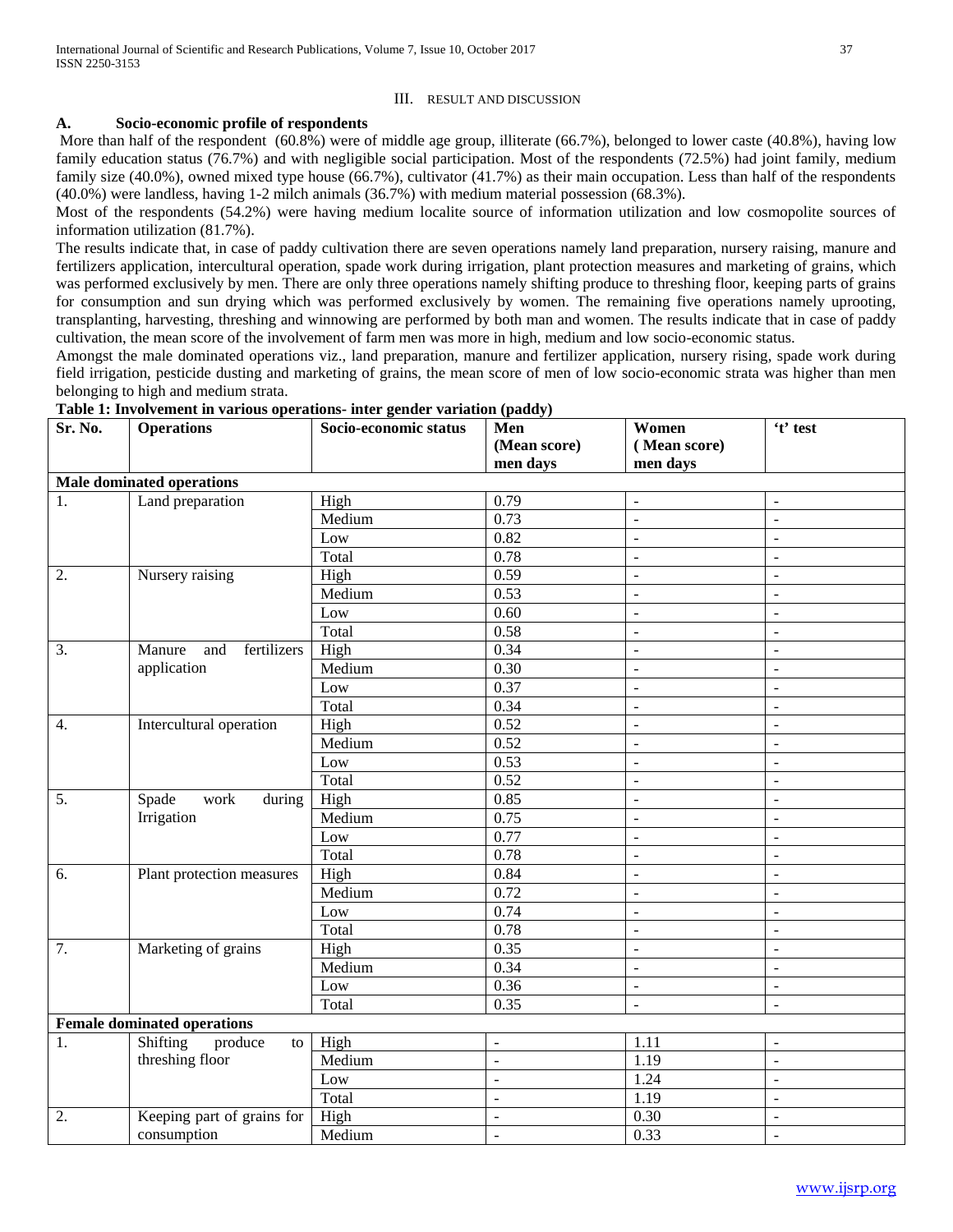|                  |                                     | Low    | $\blacksquare$           | 0.34 | $\sim$                   |
|------------------|-------------------------------------|--------|--------------------------|------|--------------------------|
|                  |                                     | Total  | $\overline{a}$           | 0.31 | $\sim$                   |
| 3.               | Sun drying                          | High   | $\overline{\phantom{a}}$ | 0.24 | $\overline{\phantom{a}}$ |
|                  |                                     | Medium | $\frac{1}{2}$            | 0.21 | $\equiv$                 |
|                  |                                     | Low    | $\overline{a}$           | 0.25 | $\blacksquare$           |
|                  |                                     | Total  | $\blacksquare$           | 0.22 | $\overline{\phantom{a}}$ |
|                  | <b>Jointly dominated operations</b> |        |                          |      |                          |
| 1.               | Uprooting of seedlings              | High   | 0.73                     | 0.90 | 1.19                     |
|                  |                                     | Medium | 0.90                     | 1.17 | 2.70                     |
|                  |                                     | Low    | 0.89                     | 1.03 | 1.69                     |
|                  |                                     | Total  | 0.86                     | 1.07 | 2.57                     |
| 2.               | Transplanting                       | High   | 2.77                     | 2.40 | 2.02                     |
|                  |                                     | Medium | 2.55                     | 2.79 | 1.41                     |
|                  |                                     | Low    | 2.37                     | 2.90 | $3.69*$                  |
|                  |                                     | Total  | 2.53                     | 2.74 | 2.25                     |
| 3.               | Harvesting                          | High   | 3.00                     | 3.17 | 0.72                     |
|                  |                                     | Medium | 3.47                     | 2.95 | 2.06                     |
|                  |                                     | Low    | 3.15                     | 3.05 | 0.47                     |
|                  |                                     | Total  | 3.22                     | 3.06 | 1.25                     |
| $\overline{4}$ . | Threshing                           | High   | 1.15                     | 1.27 | 0.94                     |
|                  |                                     | Medium | 1.06                     | 1.03 | 0.51                     |
|                  |                                     | Low    | 1.79                     | 1.47 | $2.93*$                  |
|                  |                                     | Total  | 1.10                     | 1.28 | 2.54                     |
| 5.               | Winnowing                           | High   | 0.79                     | 0.89 | 1.50                     |
|                  |                                     | Medium | 0.68                     | 0.83 | 4.97*                    |
|                  |                                     | Low    | 0.68                     | 0.83 | 4.97*                    |
|                  |                                     | Total  | 0.70                     | 0.84 | $5.27*$                  |

\* Significant at 0.05 level of significance

The data further reveal that average workload of men and women of low socio-economic strata were higher than those of medium and high socio-economic strata, in most of the operations. It may therefore, be inferred that landless women and men performed more work in crop cultivation than the women and men of medium and high socio-economic strata. This may be mainly due to economic compulsions for sustaining their families for which they have to overburden themselves by agricultural work and that too in low paying, less skilled and monotonous activities.

The data further unfolds that't' value of jointly operated operation of uprooting of seedling, transplanting and winnowing was found to be statistically significant at 5% level of significance.

# **Relationship between independent variables and involvement of women in paddy cultivation operations**

The results have been reported in Table 2. and 3. In case of women respondents' three variables viz., age, caste and size of family were found to be significantly but negatively correlated with involvement in paddy cultivation. The data further reveal that four variables viz., land holding, milch animal, occupation and material possession were found to be significantly but positively correlated with involvement in paddy cultivation.

It may be due to the fact that younger women, belonging to lower caste having medium sized families used to undertake more workload. Whereas, the respondents having less land holding, having less milch animals, agricultural labourers having low material possession used to undertake more workload in paddy cultivation.

| таріс 21 кентрліргің респесін індерендене тағырлары ана інтогенісін от понісін ін радау санттанон орстанонд |                               |           |  |  |  |
|-------------------------------------------------------------------------------------------------------------|-------------------------------|-----------|--|--|--|
| Sr. No.                                                                                                     | <b>Independents variables</b> | 'r' value |  |  |  |
| -1.                                                                                                         | Age                           | $-0.26*$  |  |  |  |
| $\overline{2}$                                                                                              | Caste                         | $-0.28*$  |  |  |  |
| 3                                                                                                           | Education                     | $-0.20$   |  |  |  |
| 4.                                                                                                          | Family education              | 0.05      |  |  |  |
| 5.                                                                                                          | Social participation          | 0.03      |  |  |  |
| 6.                                                                                                          | Size of family                | $-0.36*$  |  |  |  |
| 7.                                                                                                          | Type of family                | 0.23      |  |  |  |
| 8.                                                                                                          | Type of house                 | 0.11      |  |  |  |
| 9.                                                                                                          | Land holding                  | $0.32*$   |  |  |  |
| 10.                                                                                                         | Milch animal                  | $0.35*$   |  |  |  |
| 11.                                                                                                         | Occupation                    | $0.26*$   |  |  |  |
| 12.                                                                                                         | Material possession           | $0.37*$   |  |  |  |

| Table 2. Relationship between independent variables and involvement of women in paddy cultivation operations |  |  |
|--------------------------------------------------------------------------------------------------------------|--|--|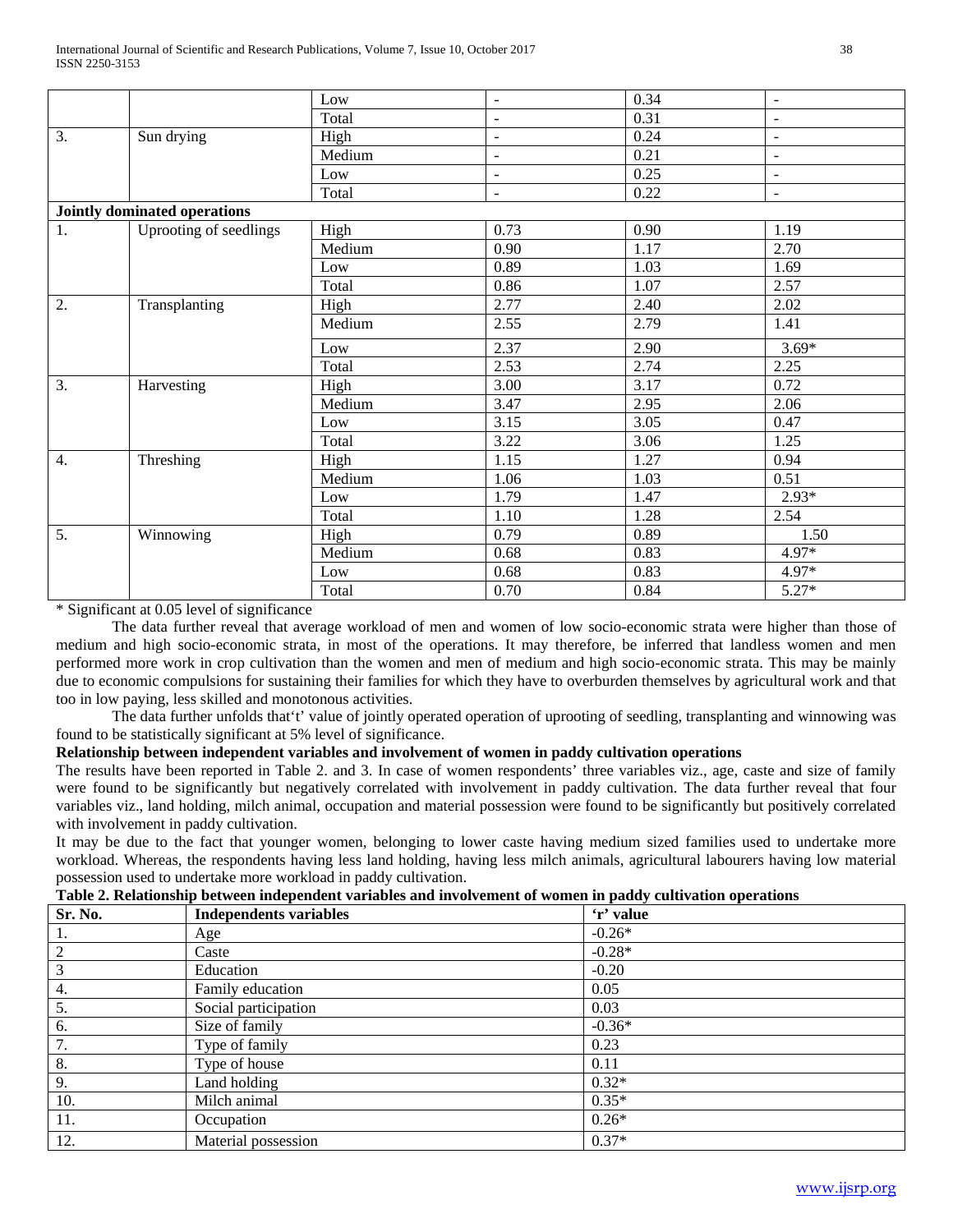\* Significant at 0.05 level of significance

However, in case of men respondents variables viz., age, caste and size of family, type of family, land holding, milch animal and material possession were found to be significant but negatively correlated

| Sr. No. | <b>Independents variables</b> | 'r' value |  |
|---------|-------------------------------|-----------|--|
|         | Age                           | $-0.33*$  |  |
| 2       | Caste                         | $-0.28*$  |  |
| 3       | Education                     | $-0.15$   |  |
| 4.      | Family education              | 0.04      |  |
| 5.      | Social participation          | 0.02      |  |
| 6.      | Size of family                | $-0.37*$  |  |
| 7.      | Type of family                | $-0.26*$  |  |
| 8.      | Type of house                 | 0.03      |  |
| 9.      | Land holding                  | $-0.29*$  |  |
| 10.     | Milch animal                  | $-0.35*$  |  |
| 11.     | Occupation                    | 0.18      |  |
| 12.     | Material possession           | $-0.27*$  |  |

## **Table 3. Relationship between independent variables and involvement of men in paddy cultivation operations**

with work load which might be due to the reason that the respondents who are young, belonging to lower caste, having large and joint family, more land holding and more milch animals used to undertake more workload in paddy cultivation.

## **DISCUSSION**

Finding of the socio personal profile of the respondents revealed that most of the respondents belonged to middle age group, were illiterate, having medium sized joint family, belonging to lower caste, had negligible social participation and had mixed type of house. Majority of the respondents had low family education status. Similar findings were supported by Kumari (2009), Gita (2010) and Batra (2011). Finding of the socio economic profile of the respondents revealed that more than one third of the respondents were having cultivator as their occupation. Majority of the respondents were agricultural labour and landless, having 1-2 milch animals. Further, it was observed that majority of the respondents had medium material possession. Finding of Deepti (2008) supported the study.

The data further reveal that average workload of men and women of low socio-economic strata were higher than those of medium and high socio-economic strata, in most of the operations. It may therefore, be inferred that landless women and men performed more work in paddy cultivation than the women and men of medium and high socio-economic strata. This may be mainly due to economic compulsions for sustaining their families for which they have to overburden themselves by agricultural work and that too in low paying, less skilled and monotonous activities finding supported by Bala (2010).

The data further unfolds that't' value of jointly operated operation of uprooting of seedling, transplanting and winnowing was found to be statistically significant at 5% level of significance

## IV. CONCLUSION

The average workload of men and women of low socio-economic strata were higher than those of medium and high socioeconomic strata, in most of the operations. It may therefore, be inferred that landless men and women performed more work in paddy cultivation than the women and men of medium and high socio-economic strata.

In case of women respondents' three variables viz., age, caste and size of family were found to be significantly but negatively correlated with involvement in paddy cultivation. The data further reveal that four variables viz., land holding, milch animal, occupation and material possession were found to be significantly but positively correlated.

In case of men respondents variables viz., age, caste and size of family, type of family, land holding, milch animal and material possession were found to be significant but negatively correlated

#### **REFERENCES**

- [1] Amin, H., Ali. T., Ahmad, M. and Zafar, M.I. (2009). Participation Level of Rural Women in Agricultural Activities. *Pak. J. Agri. Sci*. **46** (4): 294-301.
- [2] Bala, N. (2010). Selective Discrimination against Women in Indian Agriculture- A Review. *Agric. Rev.***31** (3): 224-228
- [3] Batra, P. (2011). Feasibility of Fruits and Vegetable Processing as an Enterprise for Women. M.Sc Thesis, CCS Haryana Agricultural University, Hisar.
- [4] Census of India (2011). Government of India
- [5] Chayal, K. and Dhaka, B. L. (2010). Analysis of Role Performance of Women in Farm Activities. Statusand Decision Making Power of Agricultural Farm Women: A Study in West U.P. *Indian Res. J.Ext. Edu.***10** (2):109-112.
- [6] Chitnis, R. (2013). Women Farmers: The Invisible Face of Agriculture India. https:// www.greengrants.org/2013/04/09/women-farmers-the-invisible-face-ofagriculture-in-india/